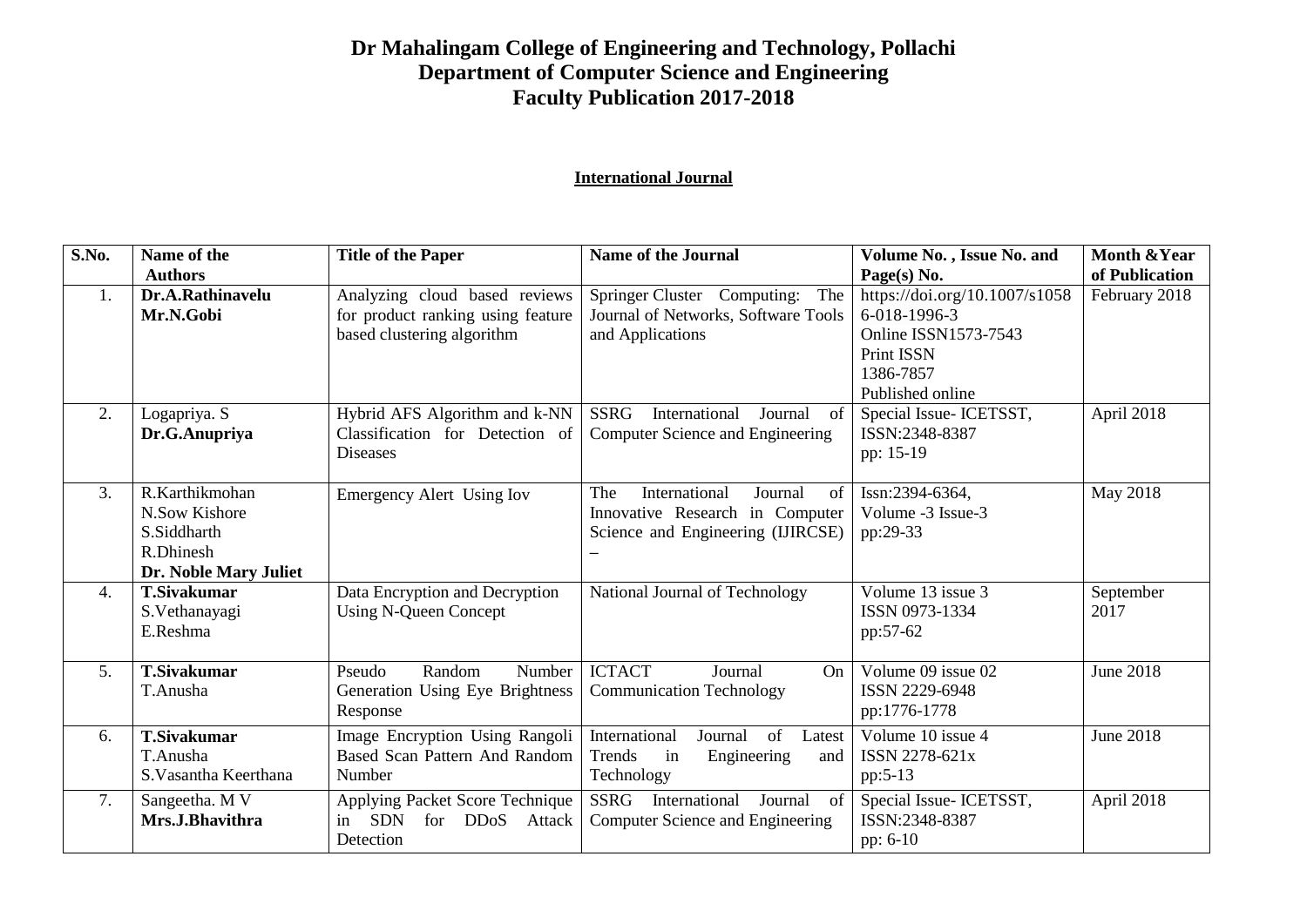| 8.  | <b>Bhavithra J</b><br>Saradha A                                                  | Personalized<br>web<br>page<br>recommendation using case-based<br>clustering<br>weighted<br>and<br>association rule mining | Springer Cluster Computing:<br>The<br>Journal of Networks, Software Tools<br>and Applications                              | https://doi.org/10.1007/s1058<br>$6 - 018 - 2053 - y$<br><b>Online ISSN1573-7543</b><br><b>Print ISSN</b><br>1386-7857<br>Published online      | February 2018     |
|-----|----------------------------------------------------------------------------------|----------------------------------------------------------------------------------------------------------------------------|----------------------------------------------------------------------------------------------------------------------------|-------------------------------------------------------------------------------------------------------------------------------------------------|-------------------|
| 9.  | <b>Bhavithra J</b><br>Saradha Arumugam<br>Aiswarya Jayaprakash                   | An improved mechanism for user<br>profiling and recommendation<br>using Case-Based Reasoning                               | The IIOAB Journal,                                                                                                         | volume 8 Issue-2<br>ISSN:0976-3104<br>pp:319-327,                                                                                               | September<br>2017 |
| 10. | S.Abirami<br><b>J.Bhavithra</b><br>A.Saradha                                     | A Web Page Recommendation<br>using Naive-Bayes Algorithm in<br>Hybrid Approach                                             | international Journal of Scientific<br>Computer Science,<br>Research in<br>Engineering<br>Information<br>and<br>Technology | Vol $2$ ,<br>Issue 4, ISSN : 2456-3307,<br>$pp:141-147$                                                                                         | August 2017       |
| 11. | <b>S</b> Veeramani<br>Noor Mahammad Sk                                           | A Heuristic Approach for the<br>Problem in Software<br><b>CCLP</b><br>Defined Network (SDN)                                | Internetworking Indonesia Journal                                                                                          | Vol. 10 No. 1<br>ISSN: 1942-9703<br>$Pp:3-8$                                                                                                    | <b>May 2018</b>   |
| 12. | M.Sudharsan<br>S.Gowtham<br>N.Ezhil Yohaventhan<br>V.Venkatesh<br>Ms. N. Sumathi | Efficient Semantic<br><b>Based</b><br>An<br>Image Retrieval Using Low Level<br>And High-Level Features                     | International Journal Of Advanced<br>Research In Basic Engineering<br><b>Sciences And Technology</b>                       | Volume 4-Issue 3 March 2018<br>Issn Online: $2456 - 5717$<br>$pp:1-16$                                                                          | March 2018        |
| 13. | V.Priya<br>K.Uma Maheshwari                                                      | Enhanced continuous and discrete<br>multi<br>objective<br>particle<br>swarm optimization<br>for<br>text<br>summarization   | <b>Springer Cluster</b><br>Computing:<br>The<br>Journal of Networks, Software Tools<br>and Applications                    | https://doi.org/10.1007/s10586<br>$-018 - 2674 - 1(0123456789)$ .<br>Online ISSN1573-7543<br><b>Print ISSN</b><br>1386-7857<br>Published online | March 2018        |

## **International Conference**

| S.No | <b>Author Name</b> | <b>Title</b>                                        | <b>Conference Name</b>                                              | Venue                        | Date       |
|------|--------------------|-----------------------------------------------------|---------------------------------------------------------------------|------------------------------|------------|
|      | Gayathri. S        | Syllable<br>based                                   | Conference<br>Speech   International<br>on                          | National<br>Institute<br>ot  | 27.03.2018 |
|      | Dr.A.Rathinavelu   |                                                     | Recognition System for Tamil Frontiers in Engineering, Applied      | Technology, Tiruchirappalli. | To         |
|      | Ms.C.Jayashree     | Language using Acoustic and Sciences and Technology |                                                                     |                              | 28.03.2018 |
|      |                    | <b>Articulatory Features</b>                        |                                                                     |                              |            |
|      | Navaneetha. C      | Tamil Speech Synthesis System   International       | Conference<br>on                                                    | National<br>Institute<br>0t  | 27.03.2018 |
|      | Dr.A.Rathinavelu   |                                                     | using Letter Level Segmentation   Frontiers in Engineering, Applied | Technology, Tiruchirappalli. | To         |
|      | Ms.C.Jayashree     | and LP Interpolation Technique                      | Sciences and Technology                                             |                              | 28.03.2018 |
|      |                    |                                                     |                                                                     |                              |            |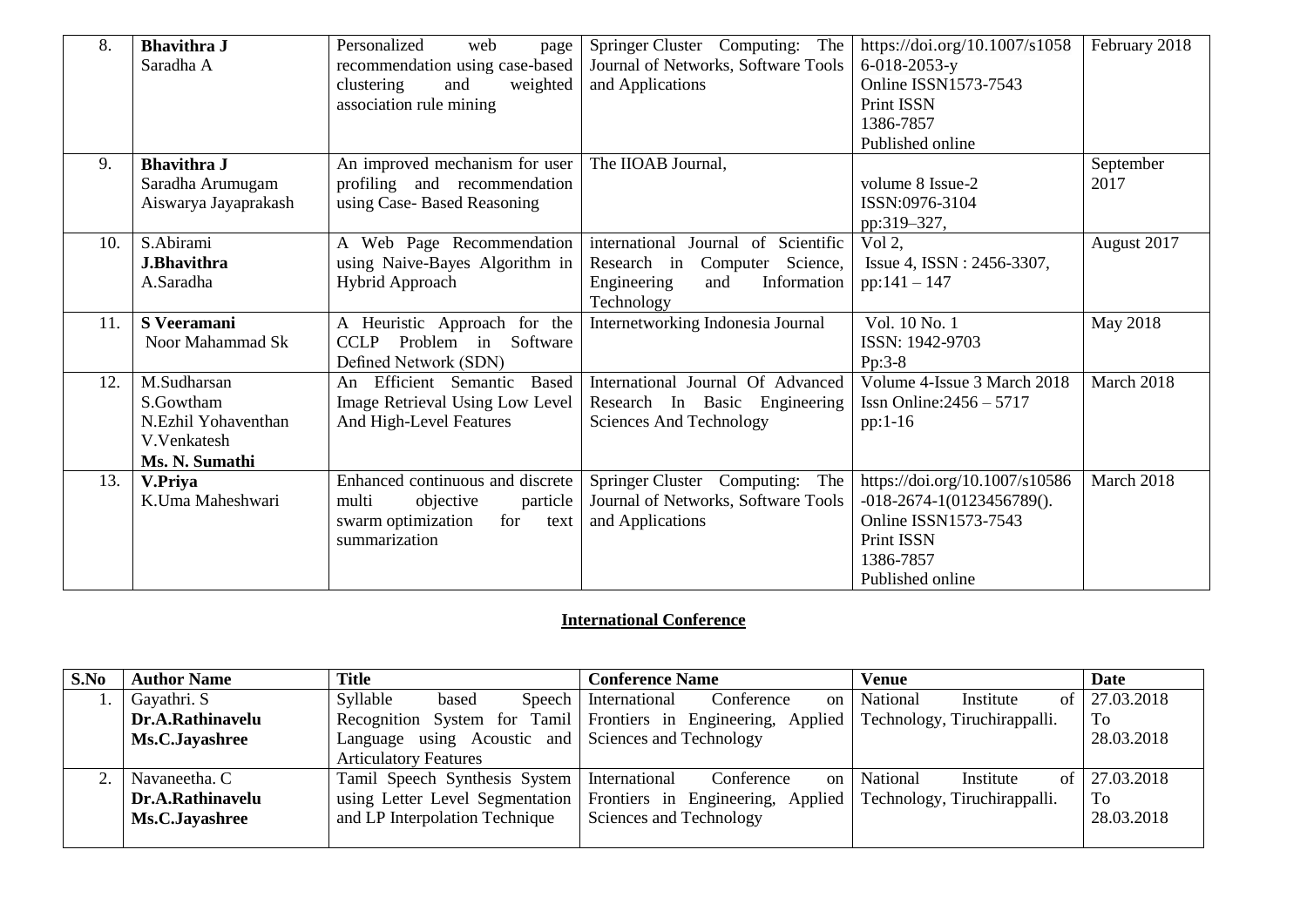| 3. | Nandha Kumar. B   | Multiple<br>Shuffled<br>Value    | <b>IEEE-International</b><br>Conference on    | Sri<br>Krishna<br>College<br>of | 22.03.2018 |
|----|-------------------|----------------------------------|-----------------------------------------------|---------------------------------|------------|
|    | Dr.K.Thirukumar   | Swapping Method For Privacy      | Engineering and Advancement in                | Technology, Coimbatore.         | To         |
|    |                   | Preservation                     | Technology (ICEAT)-2018                       |                                 | 23.03.2018 |
| 4. | Vasanth. M        | Optimization In<br>Firefly Based | IEEE International Conference on              | Sairam<br>Sri<br>College<br>of  | 15.02.2018 |
|    | Mrs.J.Bhavithra   | Webpage<br>Recommendation        | Communication,<br>Computing<br>and            | Engineering and Technology,     | To         |
|    |                   | System                           | Internet of Things                            | Chennai,                        | 17.02.2018 |
| 5. | Thulir. B         | An Evaluation and Ranking of     | International Conference on Science,          | Kalaingar<br>Karunanidhi        | 23.03.2018 |
|    | Mr.N.Gobi         | Using<br>Abstractive<br>Reviews  | Engineering<br>Technology,<br>and             | Institute<br>of<br>Technology,  | To         |
|    |                   | Summarization                    | Management                                    | Coimbatore.                     | 24.03.2018 |
| 6. | Carlin Sam. J     | Verification<br>An Improvement   | International Conference on Science,          | Kalaingar<br>Karunanidhi        | 23.03.2018 |
|    | Mr.N.Gobi         | Algorithm For Auditing<br>and    | Technology,<br>Engineering<br>and             | Institute<br>of<br>Technology,  | To         |
|    |                   | <b>Shared Dynamic Cloud Data</b> | Management                                    | Coimbatore,                     | 24.03.2018 |
| 7. | Ananthi. K        | Computing Similarity<br>Between  | <b>IEEE-International</b><br>Conference<br>on | Sri<br>Krishna<br>College<br>of | 22.03.2018 |
|    | Mrs.V.Priya       | Documents<br>Text<br>Using       | Engineering and Advancement in                | Technology, Coimbatore.         | To         |
|    |                   | Knowledge<br>Graph<br>Based      | Technology (ICEAT)-2018                       |                                 | 23.03.2018 |
|    |                   | Approach                         |                                               |                                 |            |
| 8. | T.Sasikumar       | Microblogging Based Social       | International Conference On Recent            | Sri Subramanya College of       | 24.03.2018 |
|    | S.Preethi         | Anxiety Treatment Using Naïve    | Innovations In Engineering                    | Engineering<br>And              |            |
|    | K.Vikash          | Bayes Classifier.                |                                               | Technology, Palani.             |            |
|    | S. Vishnuvarthan  |                                  |                                               |                                 |            |
|    | Ms. S. Kiruthika  |                                  |                                               |                                 |            |
| 9. | P.Rancithkumar    | Interactive Chat Application For | International Conference On Latest            | Institute<br>of<br>Karpagam     | 23.03.2018 |
|    | K.Renuka Devi     | <b>Travel Domain</b>             | Trends In Science, Engineering And            | Technology, Coimbatore.         | 24.03.2018 |
|    | S. Veda Vinothini |                                  | Technology                                    |                                 |            |
|    | A.Abinaya         |                                  |                                               |                                 |            |
|    | Ms.J. Aiswarya    |                                  |                                               |                                 |            |

## **National Conference**

| S.No | <b>Author Name</b> | <b>Title</b>                         | <b>Conference Name</b>             | <b>Venue</b>                  | Date        |
|------|--------------------|--------------------------------------|------------------------------------|-------------------------------|-------------|
|      | K. Guru Subramani  | Question<br>Automatic<br>Answer      | National Conference On Innovation  | Narasu's Sarathy Institute Of | 23.03.2018  |
|      | S.Abinaya          | Generation                           | In Engineering And Technology      | Technology, Salem.            |             |
|      | N.Karmugilan       |                                      |                                    |                               |             |
|      | S.Satheesh         |                                      |                                    |                               |             |
|      | Dr. G.Anupriya     |                                      |                                    |                               |             |
|      | Rakshana.A         | For<br>Optimization<br>Technique     | National Conference On Innovations | Bannari Amman Institute Of    | 16.03.2018- |
|      | Thanmughi.S        | <b>Effective Document Clustering</b> | In Information Technology          | Technology, Sathyamangalam.   | 17.03.2018  |
|      | Ramya Devi.A       |                                      |                                    |                               |             |
|      | Priya Dharshini.N  |                                      |                                    |                               |             |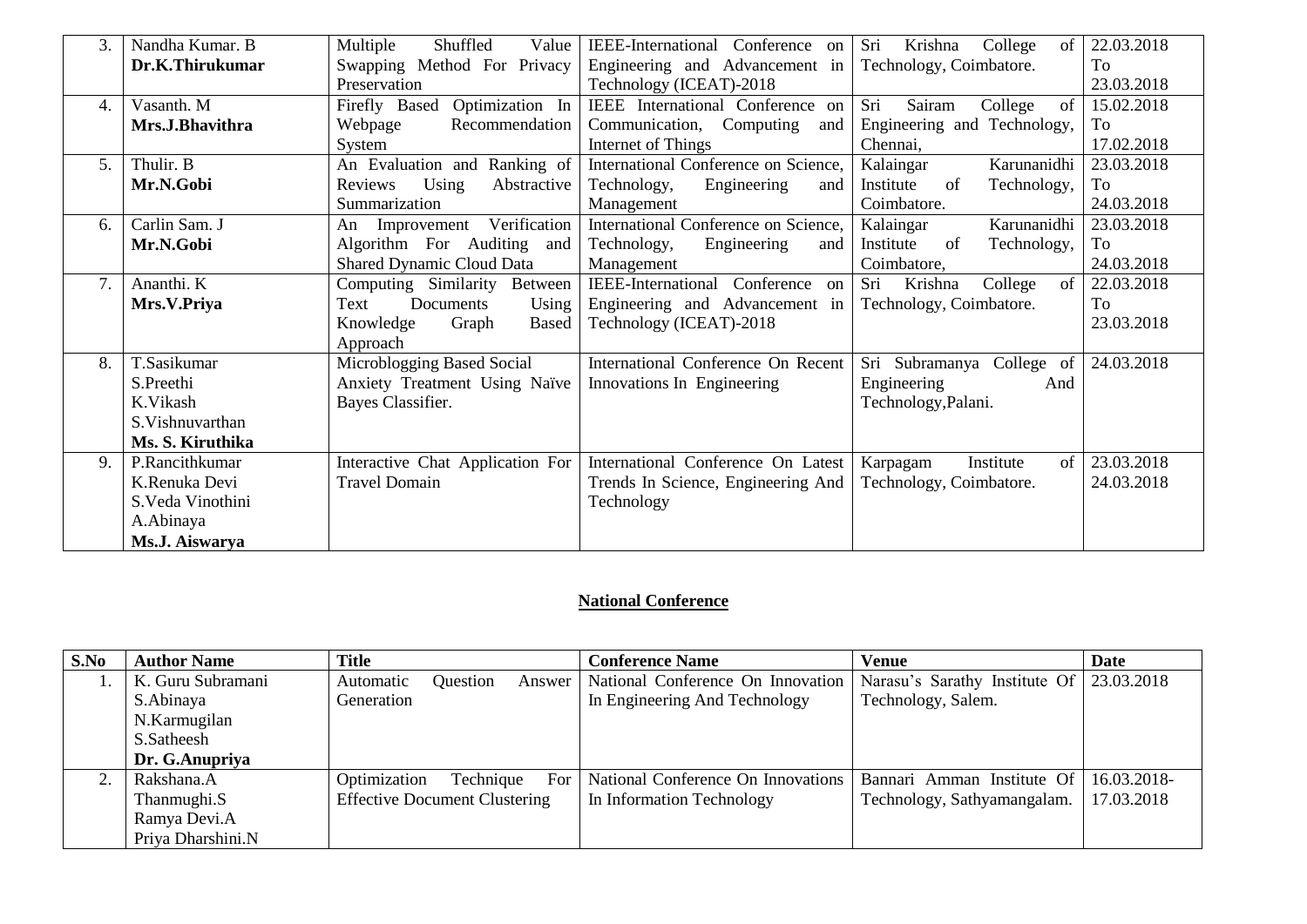|     | Dr. K.Thirukumar        |                                    |                                        |                                          |             |
|-----|-------------------------|------------------------------------|----------------------------------------|------------------------------------------|-------------|
| 3.  | Balakrishnan P.T        | Facial Expression Based Music      | National Conference On Advanced        | Psna College Of Engineering              | 02.03.2018  |
|     | Sriram M.               | Player<br>Using<br>Viola<br>Jones  | Signal Processing, Communication       | And Technology, Dindigul.                |             |
|     | Vishnu Prabha N.        | Algorithm                          | And Networking                         |                                          |             |
|     | Deepikambigai J.        |                                    |                                        |                                          |             |
|     | Dr. N. Senthil Madasamy |                                    |                                        |                                          |             |
| 4.  | Nanthithaa N D          | Cuckoo Search And Ant Colony       | National Conference On Advanced        | Psna College Of Engineering              | 02.03.2018  |
|     | Harish S V              | Optimized<br>Based<br>Route In     | Signal Processing, Communication       | And Technology, Dindigul.                |             |
|     | Jayashree R             | <b>Travelling Salesman Problem</b> | And Networking                         |                                          |             |
|     | Sathish Kumar M         |                                    |                                        |                                          |             |
|     | Dr. N. Senthil Madasamy |                                    |                                        |                                          |             |
| 5.  | A.Musammil Khan         | Effective Concave Pricing For      | National Conference<br>On Modern       | Hindusthan<br>Institute<br>Of            | 23.03.2018  |
|     | T.Mohanapriya           | Resource Scheduling In Cloud       | Developments With Keen And             | Technology, Coimbatore.                  |             |
|     | N.Fathima Sireen        | Environment                        | <b>Renovation Techniques</b>           |                                          |             |
|     | D.Kishore Anand Singh   |                                    |                                        |                                          |             |
|     | Dr. N. Suba Rani        |                                    |                                        |                                          |             |
| 6.  | Kiruthika .A            | A* Pathfinding Algorithm For A     | National Conference On Advanced        | Psna College Of Engineering              | 02.03.2018  |
|     | Ishitaa Ashley          | 3d Game Environment                | Signal Processing, Communication       | And Technology, Dindigul.                |             |
|     | Abilasha S              |                                    | And Networking                         |                                          |             |
|     | Vignesh M               |                                    | (Best Paper Award)                     |                                          |             |
|     | Ms. A.Brunda            |                                    |                                        |                                          |             |
| 7.  | Vasanth. M              | of<br>Study<br>Webpage             | Eighth National Conference<br>on       | College<br>Dr.Mahalingam<br>of           | 05.04.2018  |
|     | Mrs.J.Bhavithra         | Recommendation System Using        | Computing and Communication            | Engineering and Technology,              |             |
|     |                         | Cluster Based Association Rule     |                                        | Pollachi.                                |             |
|     |                         | Mining Algorithm                   |                                        |                                          |             |
| 8.  | Thulir. B               | An Evaluation and Ranking of       | Eighth<br>National<br>Conference<br>on | Dr. Mahalingam College of                | 05.04.2018  |
|     | Mr.N.Gobi               | Semantic<br>Reviews<br>Using       | Computing<br>and                       | Engineering and Technology,              |             |
|     |                         | Representation                     | Communication(NCCC'18)                 | Pollachi.                                |             |
| 9.  | Ananthi. K              | Computing Similarity Between       | Eighth National<br>Conference on       | Dr. Mahalingam College of                | 05.04.2018  |
|     | Mrs.V.Priya             | Text Documents Using Semantic      | Computing<br>Communication<br>and      | Engineering and Technology,              |             |
|     |                         | Similarity Based Graph Approach    | (NCCC'18)                              | Pollachi                                 |             |
| 10. | Aarthi.K.K              | Question<br>Paper<br>Generation    | National Conference On Innovations     | Bannari Amman Institute Of               | 16.03.2018- |
|     | Deva Prithika.R         | System                             | In Information Technology              | Technology, Sathyamangalam.              | 17.03.2018  |
|     | Durga Piriyadharshini.S |                                    |                                        |                                          |             |
|     | Dinesh Kumar.K          |                                    |                                        |                                          |             |
|     | Ms. S.C Lavanya         |                                    |                                        |                                          |             |
| 11. | M.Surekha               | Svm And Aco Framework For          | National Conference On Innovation      | Narasu's Sarathy Institute Of 23.03.2018 |             |
|     | <b>B.</b> Deepak Kumar  | Intrusion<br>Detection<br>Dataase  | In Engineering And Technology          | Technology, Salem.                       |             |
|     | R. Manickam             | System.                            |                                        |                                          |             |
|     | S.Shiva Shankar         |                                    |                                        |                                          |             |
|     | Mr.T.Kangasabapathy     |                                    |                                        |                                          |             |